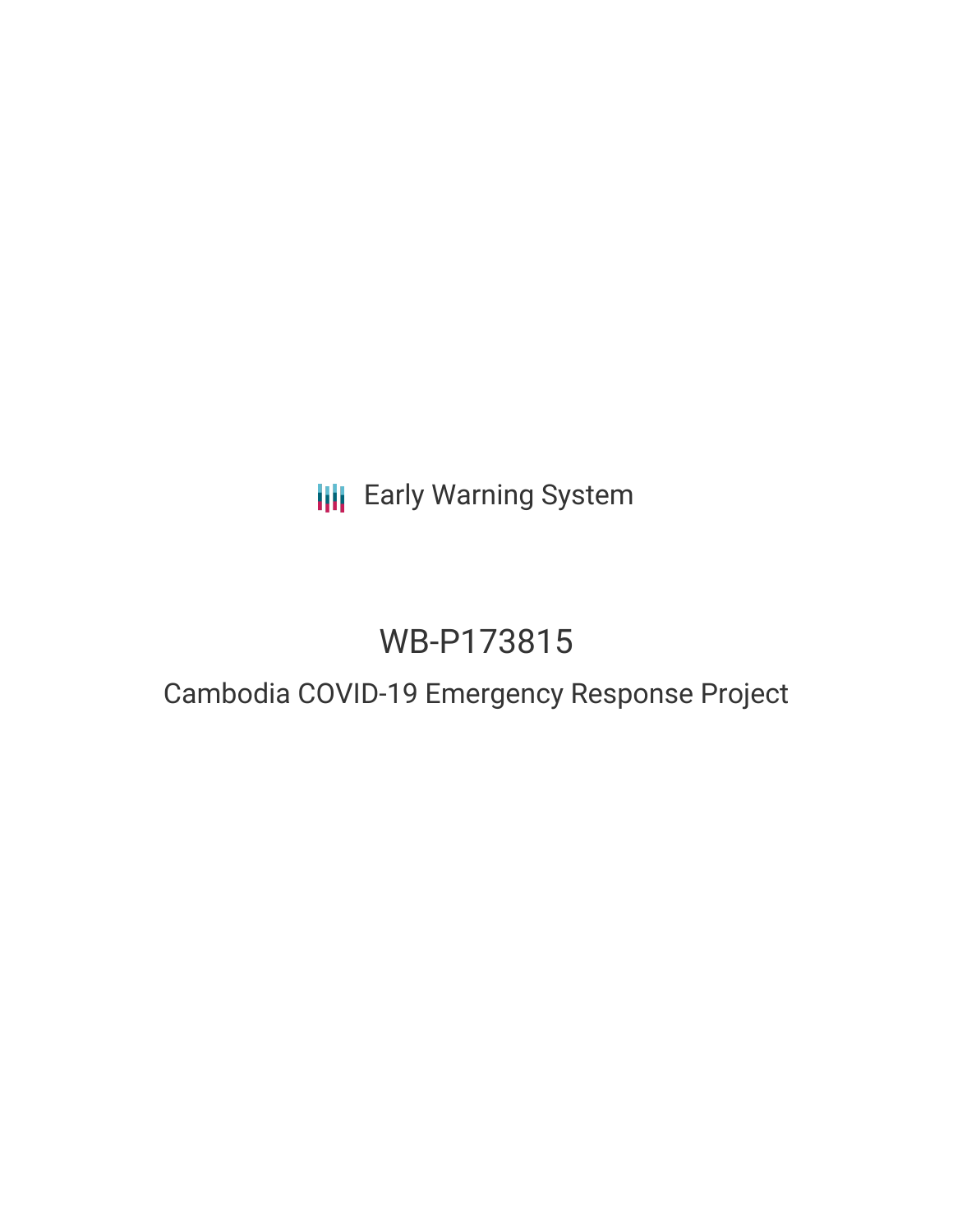

## **Quick Facts**

| <b>Countries</b>               | Cambodia                     |
|--------------------------------|------------------------------|
| <b>Financial Institutions</b>  | World Bank (WB)              |
| <b>Status</b>                  | Active                       |
| <b>Bank Risk Rating</b>        | A                            |
| <b>Voting Date</b>             | 2020-04-02                   |
| <b>Borrower</b>                | Royal Government of Cambodia |
| <b>Sectors</b>                 | <b>Education and Health</b>  |
| <b>Investment Amount (USD)</b> | \$20.00 million              |
| <b>Project Cost (USD)</b>      | \$20.00 million              |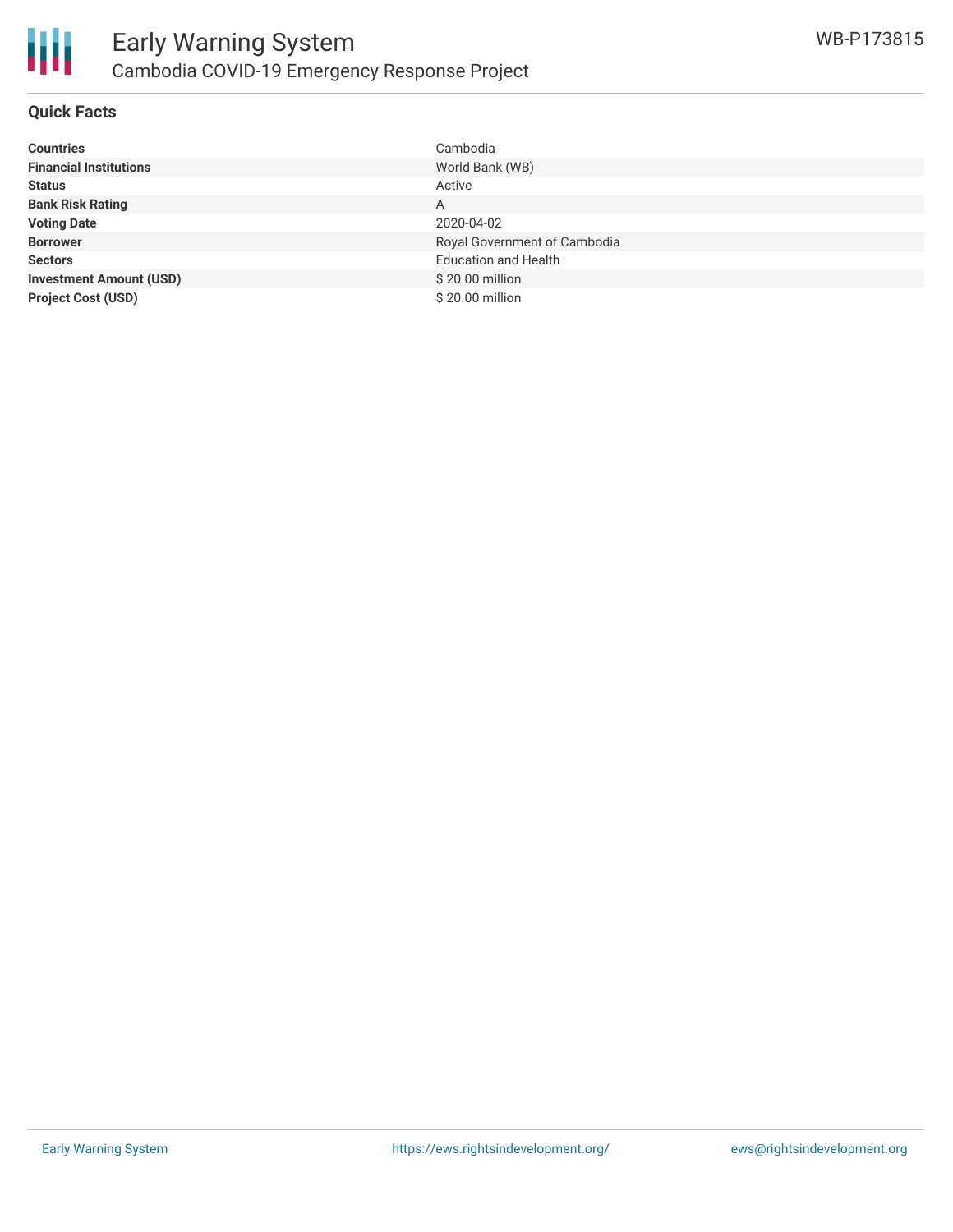

### **Project Description**

According to bank documents, this project "will be a standalone operation for Cambodia to address critical country-level needs for preparedness and response for COVID-19." The project components and activities under each component are designed to support containment and mitigation activities which have been identified as part of Cambodia's COVID-19 National Action Plan. The project will be implemented by the Ministry of Health.

Project components are:

- 1) Case detection and management
- 2) Medical supplies and equipment
- 3) Preparedness, capacity building and training
- 4) Project implementation and monitoring

The World Bank has given this project a Substantial risk rating for environmental and social risks.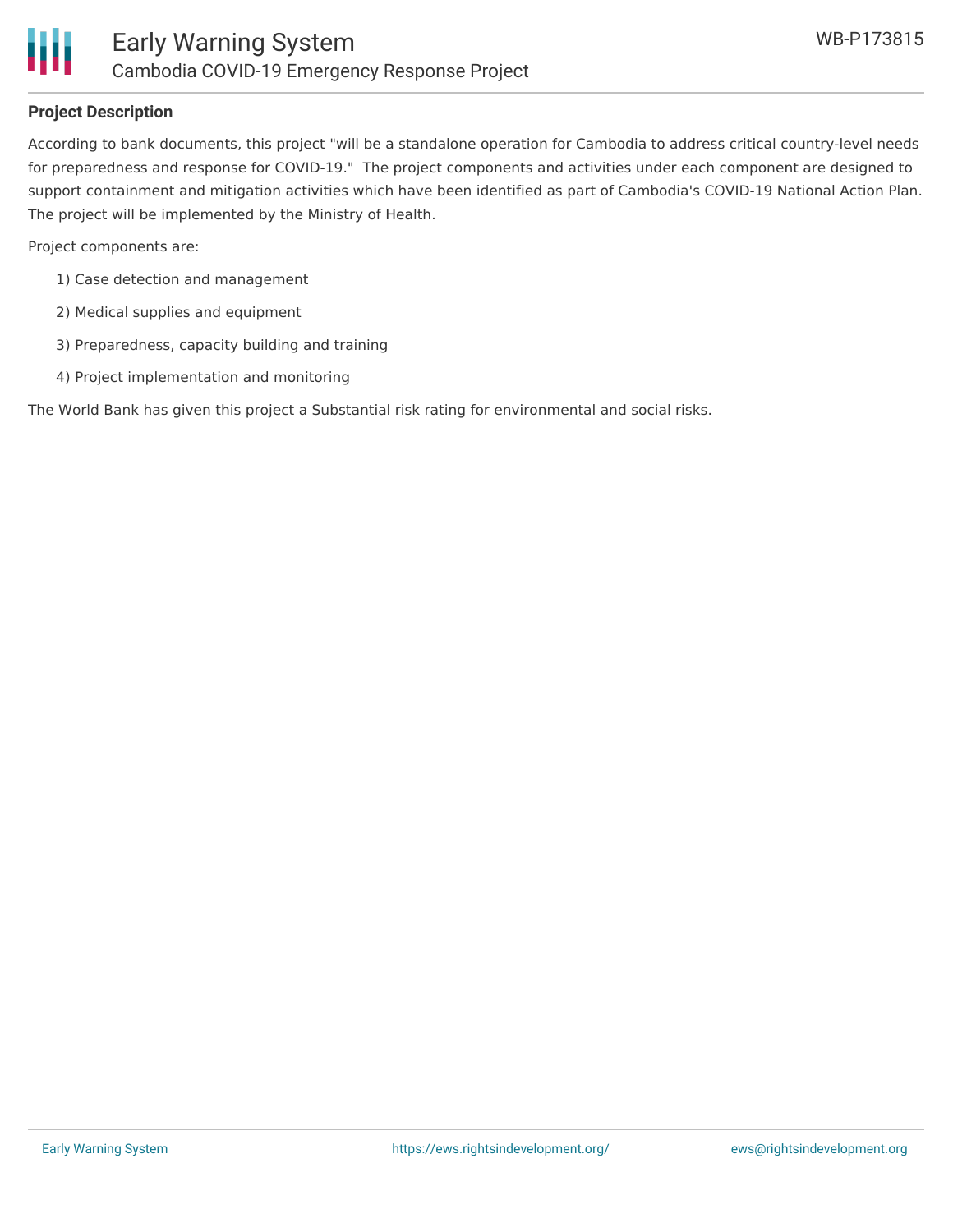

# **Investment Description**

World Bank (WB)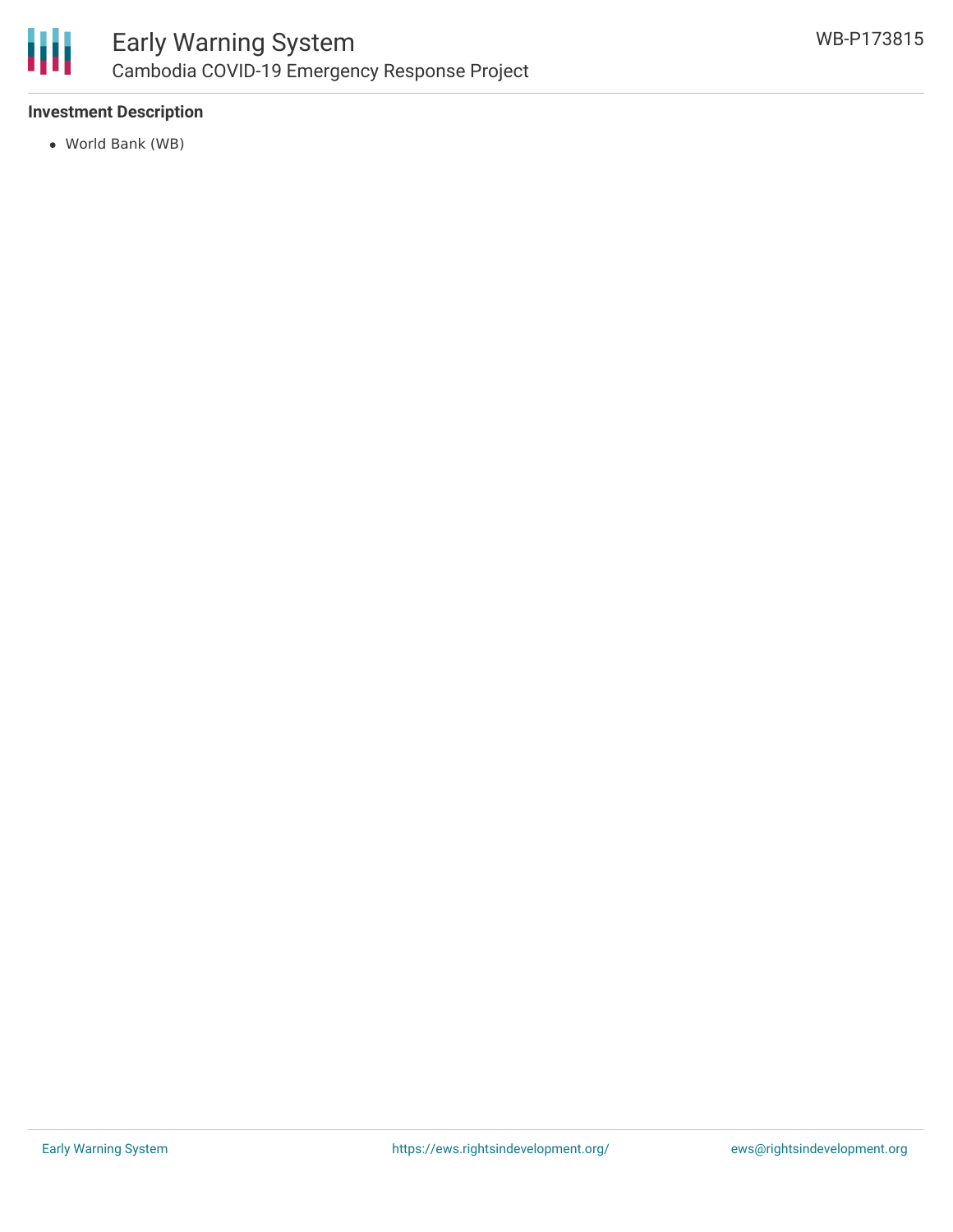

### **Contact Information**

#### **World Bank**

Ziauddin Hyder / Senior Health Specialist and Task Team Leader / 1-202-730571 / zhyder@worldbank.org Tomo Morimoto / Senior Health Specialist and Task Team Leader / 5274+3044 / tmorimoto@worldbank.org

#### **Implementing Agencies**

Ministry of Health Cambodia

HE Youk Sambath / Secretary of State / swmcgsambath@camnet.com.kh

#### ACCOUNTABILITY MECHANISM OF WORLD BANK

The World Bank Inspection Panel is the independent complaint mechanism and fact-finding body for people who believe they are likely to be, or have been, adversely affected by a World Bank-financed project. If you submit a complaint to the Inspection Panel, they may investigate to assess whether the World Bank is following its own policies and procedures for preventing harm to people or the environment. You can contact the Inspection Panel or submit a complaint by emailing ipanel@worldbank.org. You can learn more about the Inspection Panel and how to file a complaint at: http://ewebapps.worldbank.org/apps/ip/Pages/Home.aspx.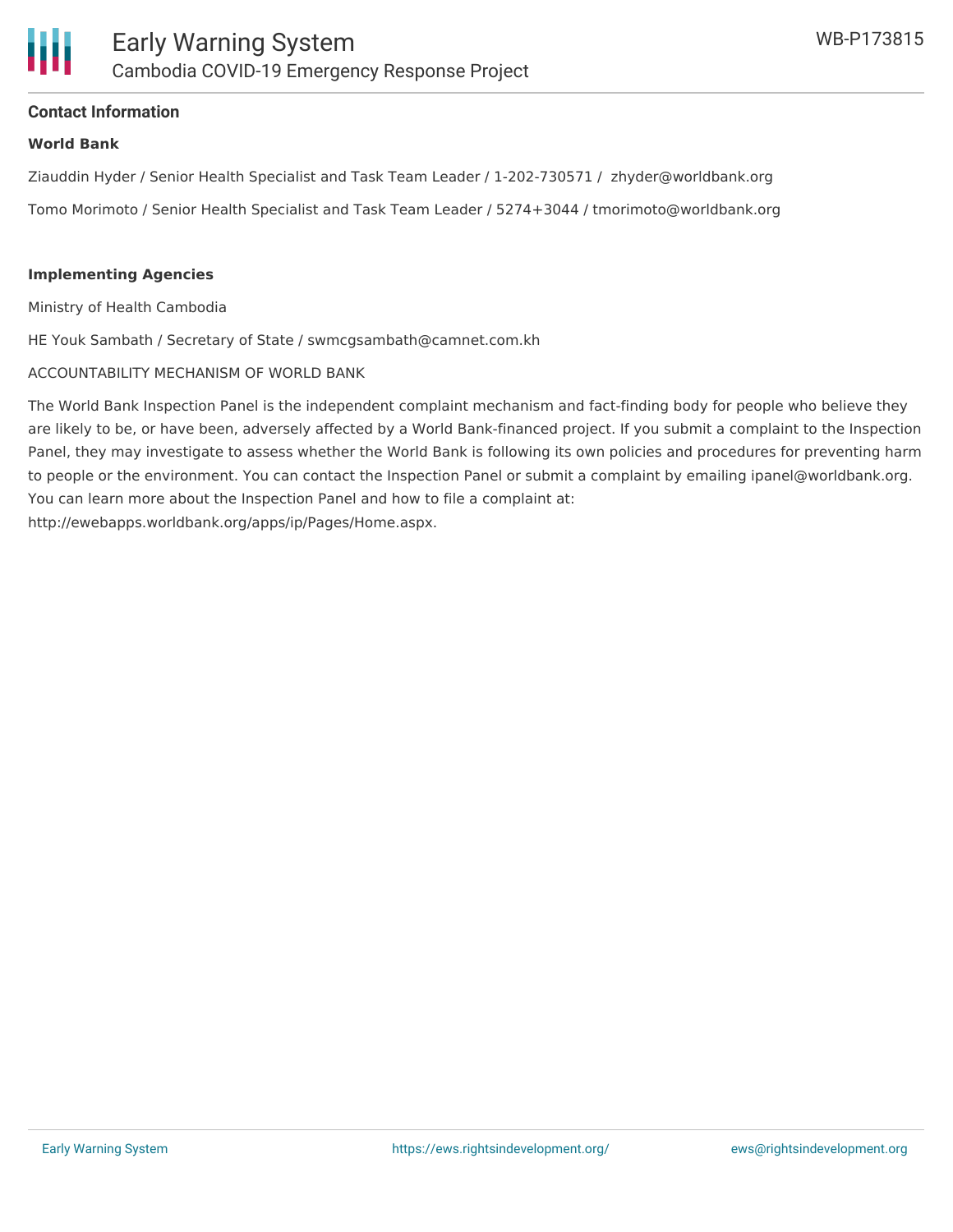

# Early Warning System Cambodia COVID-19 Emergency Response Project

#### **Bank Documents**

- Appraisal [Environmental](https://ewsdata.rightsindevelopment.org/files/documents/15/WB-P173815.pdf) and Social Review Summary (ESRS) Cambodia COVID-19 Emergency Response Proj [Original Source]
- Cambodia COVID-19 [Emergency](https://ewsdata.rightsindevelopment.org/files/documents/15/WB-P173815_FbE4bHg.pdf) Response Project [\[Original](http://documents.worldbank.org/curated/en/737031585950801934/pdf/Cambodia-COVID-19-Emergency-Response-Project.pdf) Source]
- [Environmental](http://documents.worldbank.org/curated/en/627261585674610338/pdf/Environmental-and-Social-Commitment-Plan-ESCP-Cambodia-COVID-19-Emergency-Response-Project-P173815.pdf) and Social Commitment Plan (ESCP) Cambodia COVID-19 Emergency Response Project P17 [Original Source]
- [Environmental](http://documents.worldbank.org/curated/en/439691585153106101/pdf/Environmental-and-Social-Commitment-Plan-ESCP-Cambodia-COVID-19-Emergency-Response-Project-P173815.pdf) and Social Commitment Plan (ESCP) Cambodia COVID-19 Emergency Response Project P17 [Original Source]
- Project [Information](https://ewsdata.rightsindevelopment.org/files/documents/15/WB-P173815_C0IcxD5.pdf) Document Cambodia COVID-19 Emergency Response Project P173815 [\[Original](http://documents.worldbank.org/curated/en/260401585557181411/pdf/Project-Information-Document-Cambodia-COVID-19-Emergency-Response-Project-P173815.pdf) Source]
- Stakeholder [Engagement](https://ewsdata.rightsindevelopment.org/files/documents/15/WB-P173815_6YC6cB3.pdf) Plan (SEP) Cambodia COVID-19 Emergency Response Project P173815 [\[Original](http://documents.worldbank.org/curated/en/472511585674629874/pdf/Stakeholder-Engagement-Plan-SEP-Cambodia-COVID-19-Emergency-Response-Project-P173815.pdf) Source]